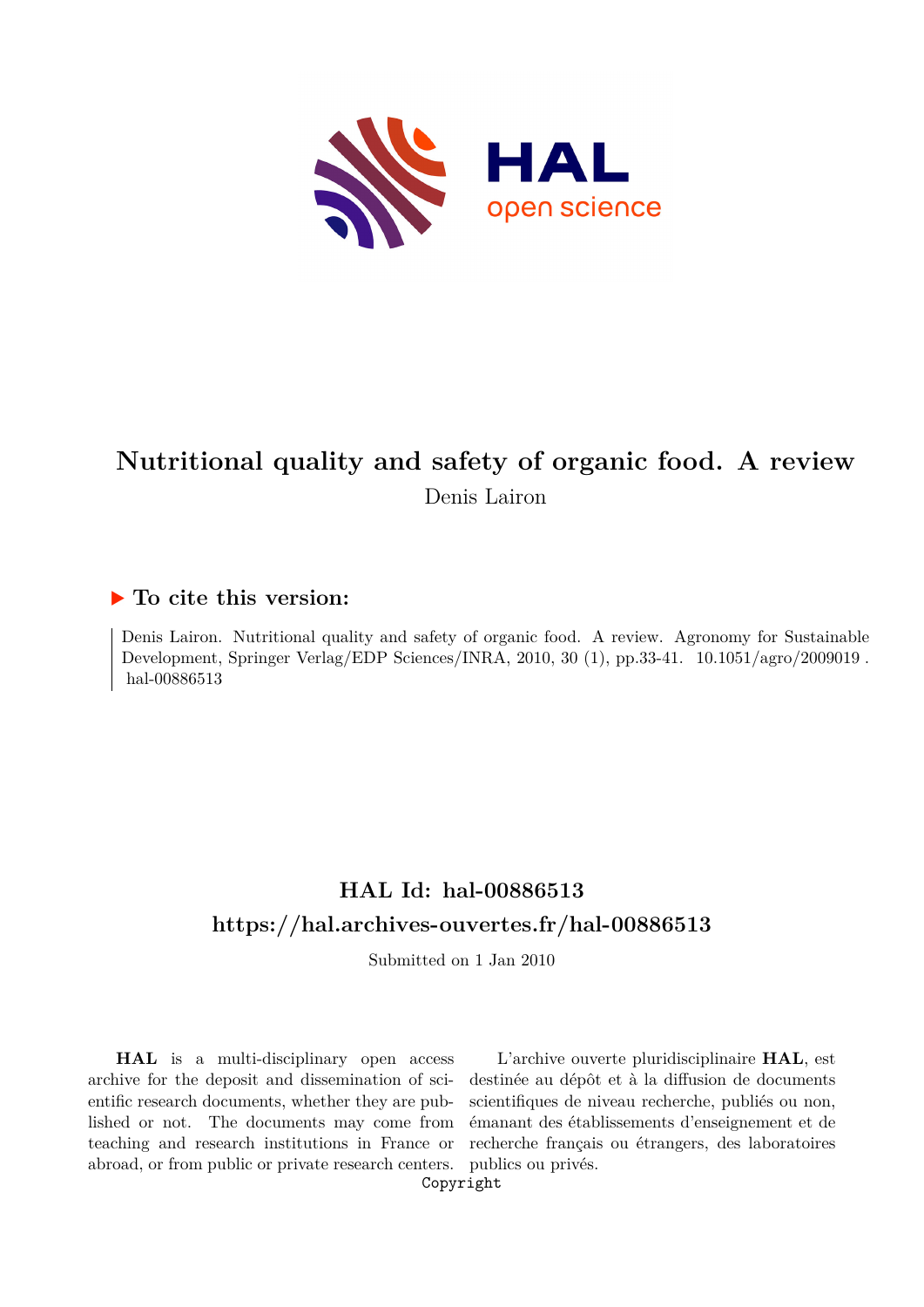Agron. Sustain. Dev. 30 (2010) 33–41 -c INRA, EDP Sciences, 2010 DOI: 10.1051/agro/[2009019](http://dx.doi.org/10.1051/agro/2009019)

Available online at: [www.agronomy-journal.org](http://www.agronomy-journal.org)



**Review article**

# **Nutritional quality and safety of organic food. A review**

Denis LAIRON\*

INRA, UMR 1260, Nutriments Lipidiques et Prévention des Maladies Métaboliques, U476, Univ. Aix-Marseille 1, Univ. Aix-Marseille 2, Faculté de Médecine, 13385 Marseille, France

(Accepted 6 May 2009)

**Abstract** – Food security, nutritional quality and safety vary widely around the world. Reaching these three goals is one of the major challenges for the near future. Up to now, industrialized production methods have clearly shown severe limitations such as a worldwide contamination of the food chain and water by persistent pesticide residues, and reduced nutrient and flavor contents through low-cost intensive food production and/or processing. In line with several published literature reviews, the French Agency for Food Safety (AFSSA) performed under my coordination an up-to-date exhaustive and critical evaluation of the nutritional and sanitary quality of organic food. This review is based on the AFSSA report issued and recently published studies. The major points are: 1/ organic plant products contain more dry matter and minerals (Fe, Mg); and contain more anti-oxidant micronutrients such as phenols and salicylic acid, 2/ organic animal products contain more polyunsaturated fatty acids, 3/ data on carbohydrate, protein and vitamin levels are insufficiently documented, 4/ 94–100% of organic food does not contain any pesticide residues, 5/ organic vegetables contain far less nitrates, about 50% less; and 6/ organic cereals contain overall similar levels of mycotoxins as conventional ones. Thus, organic agricultural systems have already proved able to produce food with high quality standards. I propose also improvements of organic production to achieve sustainable food production for humans in the near future.

**sustainable agriculture** / **organic agriculture** / **human food** / **nutrition** / **food safety** / **contaminants** / **health**

## **1. INTRODUCTION**

While mass foodstuff production was achieved in industrialized countries during the twentieth century, the limitations of such an intensive production system have been highlighted for decades by ecologists and numerous agronomists, nutritionists and medical doctors. Briefly, great concern has been caused by high energy and chemical inputs, worldwide contamination of the food chain and water by persistent pesticide residues and nitrates, and the reduced nutrient and flavor contents through low-cost and intensive food production and extensive milling or processing. Only recently has the combined awareness for environment protection, food safety and security and well-being markedly raised public concern and demand for ecologically grown staple foods (El-Hage Scialabba, 2007; Niggli et al., 2007). For developing countries, concern is also focused on the appropriate way to ensure present and future food security, the number of malnourished and undernourished people approaching one billion worldwide, with no decreasing trend for the coming decade (FAO, http://[www.fao.](http://www.fao.org) [org\)](http://www.fao.org). Worldwide, emphasis is increasingly being put on the relationship between food, nutrition and health (WHO, 2004; WCRF, 2007).

In fact, the nutritional and toxicological value of food produced under methods of ecological agriculture has long been a matter of interest and debate. Despite the potential importance of this topic for human well-being, only a limited number of studies have been specifically carried out due to the past general lack of consideration of alternative and sustainable methods of food production. During the last few decades, several literature reviews have already been performed and published in this field (Schuphan, 1974; Finesilver et al., 1989; Lairon et al., 1984a; Woëse et al., 1997; Worthington, 1998; Food Standards Agency, 2000; Soil Association, 2001; Brandt and Mölgaard, 2001; Bourn and Prescott, 2002). Our AFSSA report was issued in 2003 (AFSSA, 2003) and some new reviews have recently been published (Magkos et al., 2006; Winter and Davis, 2006; Rembialkowska, 2007). In most cases, these reviews have used data from original studies or previous reviews without true consideration of the quality of the data. The conclusions derived can somewhat differ but they generally highlight some benefits from organic agriculture.

In 2001, the French Agency for Food Safety (Agence française de sécurité sanitaire des aliments (AFSSA), [http:](http://www.afssa.fr)// [www.afssa.fr\)](http://www.afssa.fr) aimed to perform an exhaustive and critical evaluation of the nutritional and sanitary quality of organic food. To this aim, an expert working group was set up under

<sup>\*</sup> Corresponding author: denis.lairon@univmed.fr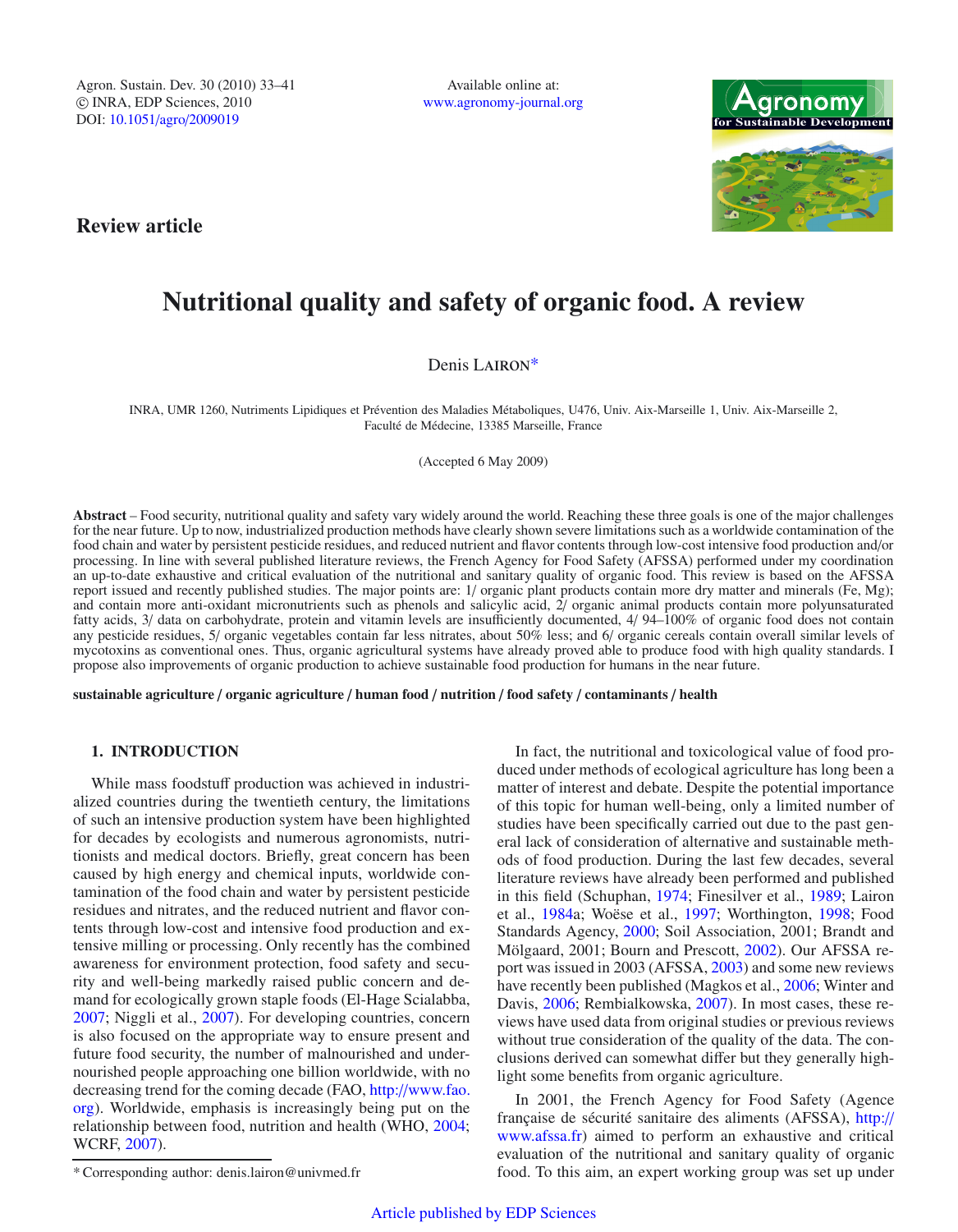my coordination. We aimed to reach the highest quality standard during our evaluation. We thus defined inclusion as well as exclusion criteria for use of original publications. Briefly, selected papers should refer to well-defined and certified organic agricultural practices, and have necessary information on design and follow-up, valid measured parameters and appropriate sampling and statistical analyses. After more than two years of work involving about 50 experts from all specific areas including organic agriculture, a final consensus report was issued in the French language in 2003 (AFSSA, 2003). The present review paper is a summary of this report including some updating and some more personal suggestions.

In all circumstances, organic agriculture is first defined as by the European Union regulation (CCE/2092/91 and CE/1804/99) and secondly by the French regulation for animal productions. To summarize, the main characteristics of the organic agriculture production system are respect for the environment and animals, promotion of sustainable cropping methods, use of non-chemical fertilizers and pest/disease/weed control means, production of high-quality foodstuffs and no use of genetically modified (GM) crops.

The limit of such an evaluation is the insufficient number of studies published in this area. For some aspects, the available studies allow one to reveal some trend or conclusion. In some others, too limited information of sufficient quality hinders any sound assessment.

In the first part of this review, the nutritional value of organic food will be described comparatively with that of conventional food. This includes the dry matter contents of fruit and vegetables, macronutrients, minerals and vitamins in various staple foods, and phyto-microconstituants, especially antioxidants. In the second part, sanitary properties of organic foodstuffs will be reported. Contaminations by pathogenic microorganisms, phytochemical contaminants or mycotoxins, and nitrate levels are reported. In the Conclusion, the main data obtained are discussed in the context of sustainable agriculture development, with some specific suggestions for further improving food quality.

## **2. NUTRITIONAL QUALITY OF ORGANIC FOODSTUFFS**

#### **2.1. Dry matter content**

The available data mostly refer to vegetables and fruit. For leafy vegetables as well as root vegetables and tubers, a trend for higher dry matter contents in organic foodstuffs has been found while no significant difference has been identified for fruit vegetables and fruit (Woëse et al., 1997; Bourn and Prescott, 2002; AFSSA, 2003).

#### **2.2. Macronutrient contents**

Data regarding the levels of starch and carbohydrates in organic food are too limited to allow any conclusion.

For protein levels, it has been reported that organicallygrown cereals, especially wheat, can have comparable protein levels with conventional ones (Shier et al., 1984) but generally have somewhat lower levels of protein than the conventional ones (Woëse et al., 1997). Nonetheless, it is noteworthy that the cultivars selected by organic farmers are mostly highprotein ones (e.g. for bread-making) and that optimized fertilization practices can maintain reasonably high protein levels. Moreover, a 25–30% increase in lysine has been reported in organic wheat (Wolfson and Shearer, 1981; Brandt et al., 2000). Comparative studies performed on hen eggs (Kouba, 2002) and raw cow's milk (Toledo et al., 2002) did not show any noticeable difference in protein levels.

For lipids, few studies have compared the total lipid content of beef, pork or chicken meat (Pastsshenko et al., 2000; Hansson et al., 2000; Hönikel, 1998; Fischer, 2001; Castellini et al., 2002). It is acknowledged that meat from cows and sheep contains less fat when animals are fed with grass rather than concentrate. In that line, a study conducted in Sweden showed that organically-bred cows have more lean meat than their conventional counterparts (Hansson et al., 2000). This was not found in pigs (Sundrum et al., 2000). More qualitatively, feeding cows with grass compared with concentrate led to a four-fold higher muscle content of linolenic acid, a recommended essential fatty acid of the n–3 series, with a concomitant decrease in oleic and linoleic acids (Nuernberg et al., 2002). Meat from organically-grown cows has more polyunsaturated fatty acids (Pastsshenko et al., 2000). Castellini et al. (2002) showed that chickens of the same strain raised under an organic husbandry system have meat containing two- to threefold less abdominal fat with 2–3 times less fat in the filet and 1.8 times less fat in the leg. Moreover, the n–3 fatty acid content in the filet was significantly higher with no difference for saturated fatty acids.

The total milk fat was not overall different, while some studies highlighted the higher levels of polyunsaturated fatty acids (Lund, 1991). Clearly, cow diet is a determinant of tissue and milk fatty acid levels, grazing or ingesting silages modulating the levels of polyunsaturated fatty acids as well as transfatty acids and conjugated linoleic acid (Ferlay et al., 2006).

A single study has shown that organic virgin olive oil has a higher oleic acid level (Gutierrez et al., 1999).

#### **2.3. Mineral contents**

The most important mineral elements are calcium (Ca), magnesium (Mg), potassium (K), iron (Fe), zinc (Zn), copper (Cu), manganese (Mn), selenium (Se) and iodine (I). Phosphorus (P) and sodium (Na) are generally found in sufficient quantity.

Fruit and vegetables. 22 scientific publications were considered in the AFSSA report (2003). Regarding fruit, and especially apples, it is noteworthy that the mineral composition is generally not noticeably altered by the production system. Regarding vegetables (potato, carrot, beetroot, lettuce, kale, leek, turnip, onion, celeriac and tomato), a trend has been observed for higher levels of iron and magnesium expressed on a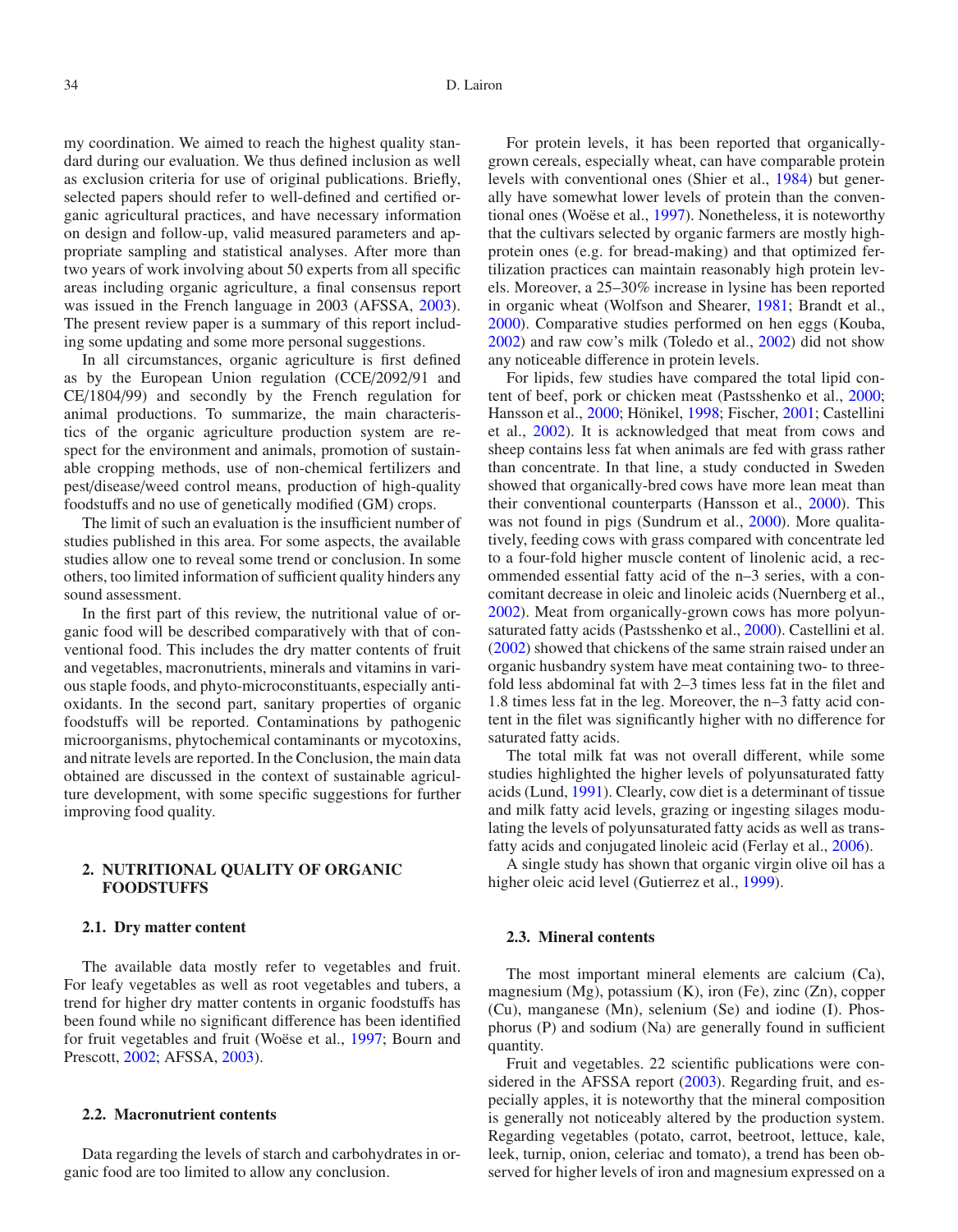fresh matter basis in organic foodstuffs, with no other marked change.

Cereals. From two long-term fertilization trials, it appears that the mineral composition (P, K, Ca, Mg, Mn, Zn, Fe, Cu and Cr ) of cereals is not markedly affected by the cropping regime (Miller and Dema, 1958; Morel et al., 1984). Another study did not show any marked difference but a trend for higher levels of Ca, Cu and Zn in organic barley (Alföldi et al., 1996).

In a recent review (Rembialkowska, 2007), it was estimated that organic crops overall contain 21% more iron and 29% more magnesium than their conventional counterparts.

Animal products. Very limited information is available. For milk, an evaluation of three different studies did not allow the identification of a difference due to the husbandry system. The same conclusion was reached by Woëse et al. (1997) from four comparative studies performed on meat. Nevertheless, it has been clearly shown that chickens grown in open fields compared with housing have somewhat higher iron levels (Castellini et al., 2002).

#### **2.4. Vitamin contents**

The number of studies dedicated to vitamin contents is limited to some fruits and vegetables and eggs. Regarding watersoluble vitamins, the most studied one has been Vitamin C (ascorbic acid), a key vitamin for which higher daily intakes are recommended. Studies performed on potato (Fischer and Richter, 1986; Kolbe et al., 1995), tomato (Pither and Hall, 1990; Caris-Veyrat et al., 2004), celeriac (Leclerc et al., 1991) and kale showed higher vitamin C levels in organically-grown products. In contrast, no difference was found during studies in leek, carrot or beetroot. A study on apple did not show any difference either (Weibel et al., 2000). Very sparse and inconclusive data have been published on vitamin B1 and B2 levels.

Fat-soluble vitamin and carotenoid contents have been the subjects of some studies. A higher vitamin E level in organic olive oil has been found in one study (Gutierrez et al., 1999). A review by Woëse et al. (1997) related 27 studies reporting on β-carotene levels in vegetables and no noticeable differences were found overall between organic and conventional foodstuffs. Brandt and Mölgaard (2001) reported a positive relationship between N-fertilization and β-carotene levels in carrots, while a recent study on organic vs. conventional tomatoes showed higher contents of β-carotene (Caris-Veyrat et al., 2004). Another report (Martin et al., 2002) has shown that a grass-rich regimen compared with a maize silage or concentrate generates milk with a higher vitamin E and β-carotene content.

#### **2.5. Other phytomicronutrients**

Fruit and vegetables contain a large variety of microcompounds which are secondary metabolites in plants such as polyphenols, resveratrol and some non-pro-vitaminic carotenoids. These compounds have increasingly been shown

to have drastic regulatory effects at cellular level and are thus involved in prevention of certain diseases such as cancers, chronic inflammation and other pathologies. Some of them are phytoalexins which are produced in plants as a response to external stress such as fungal disease. While several factors can modulate their plant level such as cultivar, maturity, light or temperature, some studies have compared the levels of some of these phyto-microcompounds in fruit or vegetables depending on the cropping system. For phenols and polyphenols, a majority of studies showed higher levels in organic foodstuffs such as apple (Lucarini et al., 1999), peach (Carbonaro et al., 2002), pear (Carbonaro et al., 2002), potatoes (Hamouz et al., 1999), onion (Ren et al., 2001), tomato (Mitchell et al., 2007), pepper (Pérez-López et al., 2007), orange (Tarozzi et al., 2006) and olive oil (Gutierrez et al., 1999), while some others did not show any difference. It has been estimated in a recent review (Rembialkowska, 2007) that organic plant foods overall contain double the amount of phenolic compounds. One study reported higher levels of resveratrol in organic wines (Levite et al., 2000).

The median contents of salicylic acid in organic vegetable soups were significantly higher (117 vs. 20) than in the compared non-organic ones (Baxter et al., 2001). Organicallygrown tomatoes also have a higher salicylic acid content than conventional ones (Rossi et al., 2008). It is noteworthy that salicylic acid is the active anti-inflammatory compound of aspirin.

While some better anti-oxidant and anti-proliferative positive effects on cancer cells have been observed with organic vs. conventional extracts (Tarozzi et al., 2006; Olsson et al., 2006) the effects of chronic diets in humans have yet to be fully investigated (Grinder-Pedersen et al., 2003).

Table I highlights the key items of nutritional and sanitary value of organic compared with conventional food.

# **3. SANITARY ASSESSMENT OF ORGANIC FOODSTUFFS**

Risk assessment is a scientific approach aiming at identifying known hazards and related risks. Contaminations by bacteria, viruses, worms, mycotoxins and agro-chemicals are mainly involved. Not all aspects have yet been comparatively studied such as hazards due to viruses or worms. We will therefore take some relevant examples on other aspects based on more reliable information.

#### **3.1. Pathogenic microorganisms**

Plant products. Concern has been raised by the EU Scientific Committee on Food on the possible contamination of fruit and vegetables by sewage sludges, animal manures or irrigation waters (SCF, 2002). Indeed, they can provide pathogenic microorganisms such as bacteria pathogenic to humans (Strauch, 1991), *Listeria monocytogenes* (Van Renterghem et al., 1991) or *Salmonella sp*. (Warnick et al., 2001). In fact, sewage sludges are not allowed for use in organic agriculture and fresh manures are not used as such for fertilization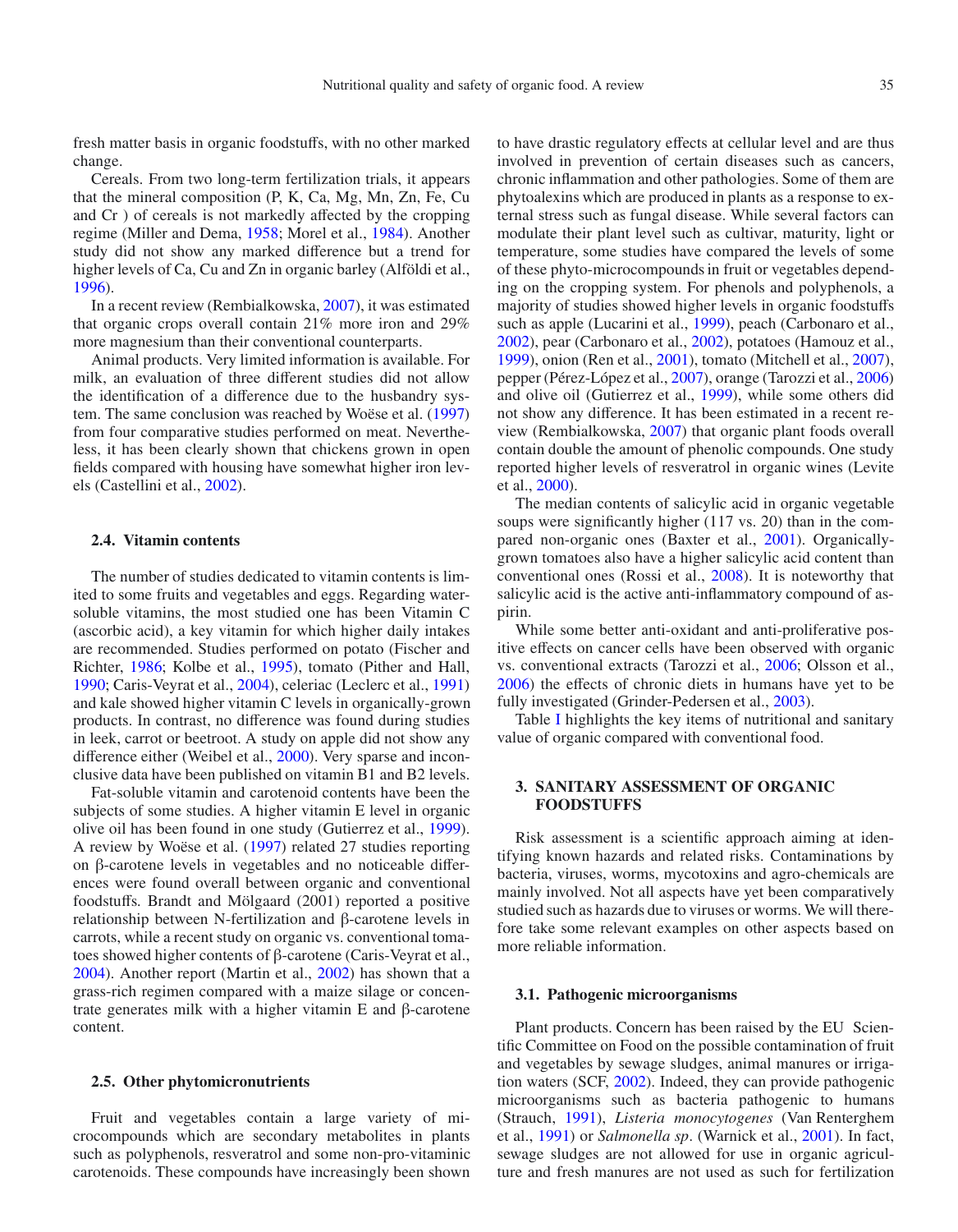| Table I. Key items of nutritional and sanitary value of organic compared with conventional food. |  |  |  |
|--------------------------------------------------------------------------------------------------|--|--|--|
|--------------------------------------------------------------------------------------------------|--|--|--|

| Increased contents                                                                                                 | Reduced contents                                  | Comparable contents                             |
|--------------------------------------------------------------------------------------------------------------------|---------------------------------------------------|-------------------------------------------------|
| Dry matter in vegetables                                                                                           | Pesticide residues in all food<br>(mostly absent) | Mycotoxins in cereals & milk                    |
| Some minerals (iron, magnesium) in<br>vegetables                                                                   | Nitrates in vegetables                            | Most minerals in fruit,<br>vegetables & cereals |
| Anti-oxidants in crops: Vitamin C (potatoes)<br>Polyphenols in fruit & vegetables, Salicylic<br>acid in vegetables |                                                   | Beta-carotene in fruit & veg-<br>etables        |
| Polyunsaturated fatty acids in meat and milk                                                                       | Saturated fatty acids in meat                     |                                                 |
| Most nutrients in wholegrain organic cereals<br>and derivatives                                                    | Protein content in grains                         |                                                 |

but composted for variable periods of time. It has been shown that the aerobic composting process, including a high temperature phase, has the capability of markedly reducing or fully eliminating the pathogenic microorganisms initially present such as *Salmonella Enteritidis* or *E. coli* (Lung et al., 2001; Droffner and Brinton, 1995; Vuorinen and Saharinen, 1997; Tiquia et al., 1998). This could be less efficient in eliminating *Clostridium botulinum* (Bohnel and Lube, 2000). In addition, when added to the soil, the exogenous bacteria are quickly eliminated due to unfavorable conditions (Van Renterghem et al., 1991; Dowe et al., 1997). In conclusion, it appears that the systematic use of aerobic composting is a suitable way to maximize the hygienic properties of organic fertilizers, and thus to avoid significant contamination of organic foodstuffs by pathogenic microorganisms.

Animal products. A survey conducted in Austria (Zangerl et al., 2000) evaluated the degree of bacterial contamination of dairy products using two indicators (*E. coli* and *S. aureus*) and did not find different levels in organic or conventional foodstuffs. Another survey conducted in France (Echevarria, 2001) in 1997–99 in four different regions also found comparable levels for total bacteria count or butyric microorganisms in milks produced with the two husbandry systems. In fact, the limited use of silage in organic husbandry could be beneficial for reducing the possible contamination of ruminant feed by *Listeria monocytogene E. coli* O157*s* (Herriott et al., 1998). In contrast, a Danish study reported that about 100% of poultry samples were contaminated by *Campylobacter* sp in organic farms, whereas 36–49% of samples in conventional farms were (Heuer et al., 2001).

To summarize, there is no convincing information indicating that organic foodstuffs can be differently contaminated than conventional ones. This is likely the result of efficient preventive measures. Enteric viruses from five families (*Picornaviridae, Caliciviridae, Astroviridae, Reoviridae* and *Adenoviridae*) are known to be harmful to humans but there is a lack of comparative studies on this aspect.

### **3.2. Phytochemical contaminants**

The banned use of toxic chemical pesticides, fungicides and herbicides in organic agriculture systems is clearly a gold standard in terms of protection of land workers' health and environment biodiversity and well-being. Anyway, the question has repeatedly been raised of the level of contamination of organic foodstuffs by environmental pollution. Several surveys have been dedicated to this matter. The SETRABIO survey (SETRABIO, 2000) was conducted in France in 1993–99 on 15,772 samples of raw or processed foodstuffs, mostly cereals. 94% of organic samples were devoid of any contaminant residue while 3.3% only contained levels clearly above the detection level but far less than legal maximum levels. During the years, a trend has been observed for diminishing contamination levels (i.e. 1.7% in 1998–99 vs. 4.4% in 1993–97). The French DGAL/COOPAGRI/ESMISAB survey (2001) was then conducted in 1999–2001 on 1500 samples. No residue of 78 potential phytochemical contaminants was detected.

Another study performed on vegetables and strawberries in Sweden did not show any contamination of organic ones, while 17–50% of conventional ones contained residues (Bourn and Prescott, 2002). Results from the monitoring of pesticide residues in fruit and vegetables on the Danish market in 2000–01 found that only 2.8% of organic samples were contaminated by pesticide residues, all being below the MRL (Poulsen and Andersen, 2003). A recent survey conducted in Italy in the 2002–2005 period on 3500 samples of food of plant origin concluded that the vast majority (97.4%) of organic farming products do not contain detectable pesticide residues (Tasiopoulou et al., 2007).

In contrast, it is known that a large proportion of usual foodstuffs are contaminated by phytochemical residues. This has clearly been shown by the recent reports by the EU DG SANCO for 2001 and 2005. The 2005 report (DG SANCO, 2007) was based on 62 500 samples collected in EU member states and analyzed for 706 chemicals. 41% of samples were shown to be contaminated, with 4.7% of samples with levels above the legal maximum levels (MRL).

In fact, all these phytochemicals have been fully or permanently authorized for use and residue levels considered harmless have been set up on the basis of available toxicity data. Because these molecules have a high toxic capacity (including mutagenesis and carcinogenesis) and the long-term effects of chronic low-dose ingestion are not known in humans, the consumer and scientific concern about possible health damage is real. The EU REACH project is aimed at better evaluating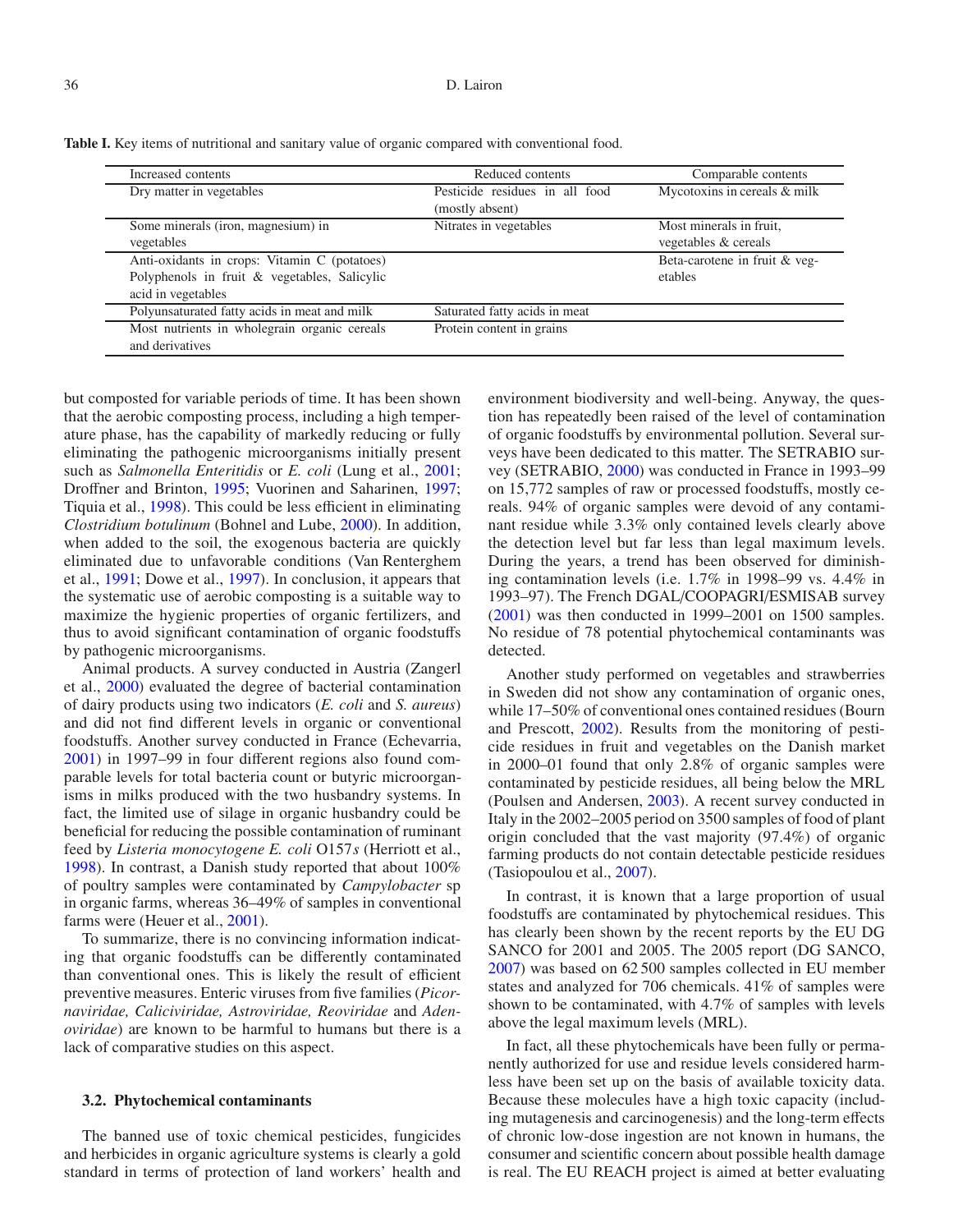their toxicity and deleting the most risky ones. In that context, organic products clearly show a real advantage.

It is worthwhile mentioning that some natural extracts are used in organic agriculture for pest and disease control such as pyrethrins, rotenone, copper salts and sulfur. The first two are quickly degraded in the fields and no contaminations of foodstuffs have been observed (Moore et al. 2000). Regarding copper and sulfur, their use is limited to surface spraying and copper amounts have been progressively reduced. Contamination levels have not been investigated.

#### **3.3. Mycotoxins**

Mycotoxins are a large family of toxic molecules synthetized by molds developing on plants such as *Aspergillus*, *Penicillium* and *Fusarium*. Most are highly toxic and heatresistant and can be transferred along the alimentary chain from plants to animals then human food. The most recognized in terms of public health hazard are aflatoxins, Ochratoxin A (OTA), Fumonisins, Deoxynivalenol (DON), Patulin and Zearalenone. Overall, they display strong harmful effects such as immunotoxicity, teratogenesis, embryotoxicity, nephrotoxicity and liver cancerogenesis. They all have very low legal maximum levels in food (0.1–2 ppb/kg body weight).

Given the lack of use of chemicals (including chemical fungicides) in organic production, the question has been raised of a possible high level of contamination of organic productions. Several surveys have been conducted to test this hypothesis. A study in Germany was conducted on cereals in 1997–98 (Birzele et al., 2000), indicating that most organic samples were contaminated by DON and a minority by OTA, but that conventional samples were comparably contaminated. A French study searched for contamination of cereals by several mycotoxins and observed that conventional ones were frequently contaminated at low levels while organic ones were less frequently contaminated but at high levels in a few cases (Malmauret et al., 2002). Wheat contamination has also been tested in a controlled DOC trial in Switzerland with mean DON levels of 74 ppb in organic and 109 ppb in conventional wheat (Kuhn, 1999). A study in Denmark (Jorgensen et al., 1996) showed a trend for higher mean OTA levels in organic cereals but with the highest levels recorded in conventional ones. A recent study showed that organic wheat was less contaminated by *Fusarium* and contained less ZEN and DON than conventional wheat: when fed to pigs, the bile samples from organically-fed pigs contained lower concentrations of ZEN (Schneweis et al., 2005).

Some other studies have been conducted on wheat flour, providing comparable or lower levels of mycotoxin contamination for organic flour. Finally, processed cereal products such as bread, muesli and biscuits have been tested (Parent-Massin et al., 2002). Overall, almost half of the organic products were found to be contaminated to variable degrees but no comparison was made with conventional ones. When a comparison was made, lower levels of contamination were found in organic ones (Usleber et al., 2000). No marked differences in OTA levels were found in cereal derivatives in

Italy (Biffi et al., 2004) or in cereal-based baby food (Beretta et al., 2002). Two studies have observed lower levels of aflatoxin in organic milks compared with conventional ones (Gravert et al., 1989; Frank Hansen, 1990), whereas another one found some high levels in organic milk (Ghidini et al., 2005). Organic beers collected in Belgium during 2003–2004 were more frequently OTA-contaminated than their conventional counterparts but this difference was not found in 2005 (Anselme et al., 2006). Contamination of beers by DON was marginal.

In conclusion, contamination of foodstuffs, especially cereals, is widespread but at a low level and an organic or conventional mode of production do not lead to overall noticeable differences. In fact, the preventive measures used in organic systems, despite the non-use of fungicides, appears generally able to maintain contamination at a low level.

### **3.4. Nitrates**

Nitrates are a matter of concern for public health due to their easy transformation into nitrites. Nitrites are highly reactive molecules capable of i/ competing with oxygen in blood circulation for binding to hemoglobin, thus leading to methemoglobinemia and possible anoxia and, ii/ binding to secondary amines to generate nitrosamines which are among the most powerful natural cancer-promoting moities. For that reason, maximum daily intakes for nitrates (3.7 mg/kg body weight) and nitrites (0.07 mg/kg body weight) have been set up by the FAO/OMS JECFA, along with a maximum nitrate level in drinking water (50 mg/L).

In the human diet, about 80% of nitrates are provided by vegetables, while nitrate levels in fruits, cereals and legumes are very low (French Inventaire National de la Qualité Alimentaire, 1982; Stopes et al., 1988; Cornée et al., 1992). Animal products contain very low levels of nitrates while processed meat can contain added nitrites as a preservative.

Nitrates are naturally present in plants; they are absorbed through the roots and further used for amino-acid synthesis. They can accumulate in plant tissues, especially in vegetables. Several comparative studies have been performed on nitrate levels in vegetables.

At the level of a retail shop, we performed a study on five vegetables in spring and observed significantly lower nitrate contents (–28 to –85%) in organic potato, leek, turnip and salad but not in organic kale (Lairon et al., 1982). A comparable study performed in Austria on 17 vegetables found lower nitrate contents (–40% to –86%) in organic ones except in spinach (Rauter and Wolkerstorfer, 1982). In Germany, a comparison on carrots showed 61% less nitrates in organic ones (Pommer and Lepshy, 1985).

At farm level, by comparing designated crops on matched farms, three studies provided interesting data. We performed one in Provence (Lairon et al., 1985) and found in the organically-grown samples –39% nitrates in lettuce, –46% in potato, –22% in carrot and a higher content in one sample for leek. In Switzerland, organic lettuces grown over two years contained 2.5 times less nitrates than their conventional counterparts in May–June, 1.2 times less in October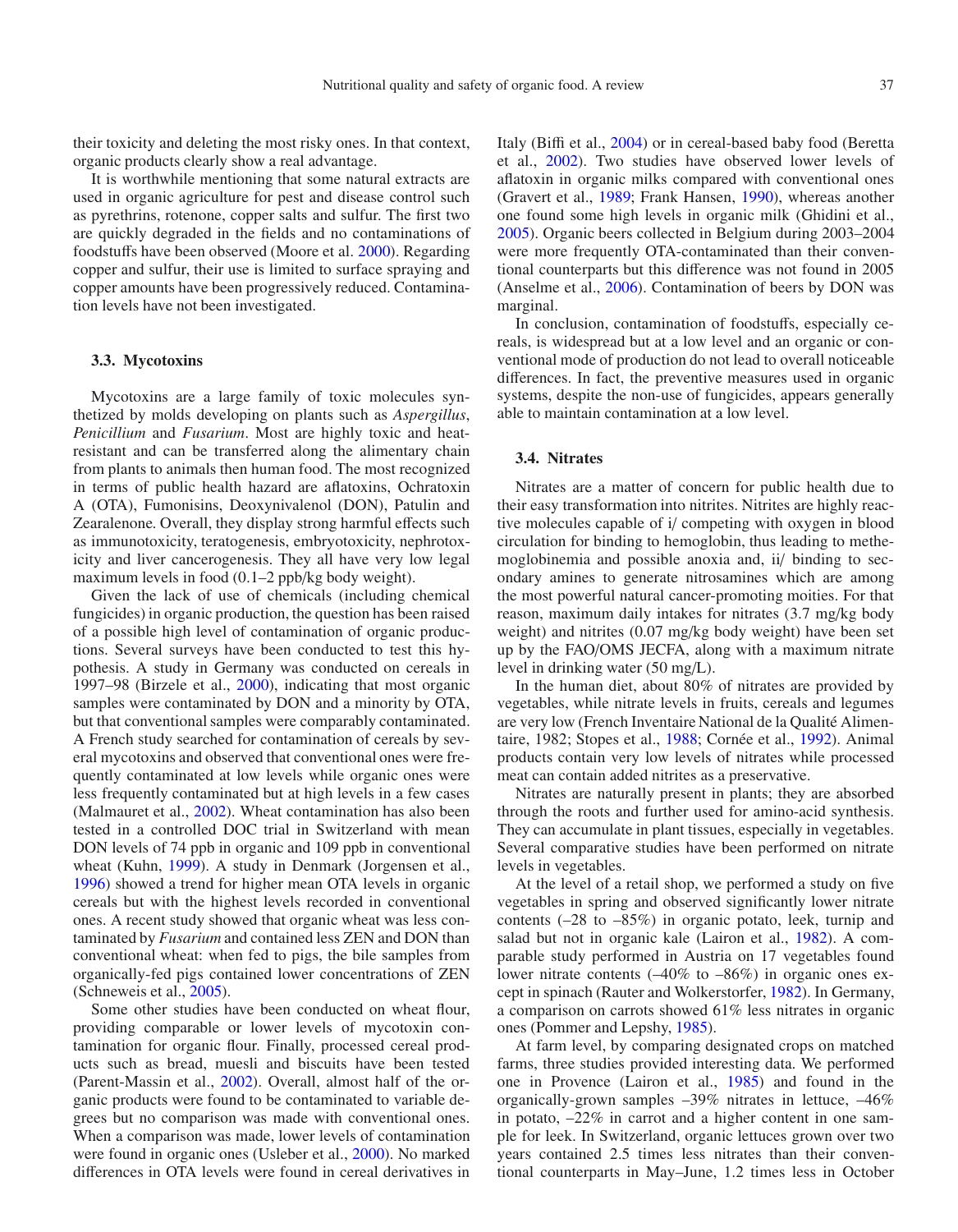| <b>Table II.</b> Key aspects of a sustainable organic food chain. |  |
|-------------------------------------------------------------------|--|
|-------------------------------------------------------------------|--|

| Agricultural     | Food          | Food access  | Food          | Consumer    |
|------------------|---------------|--------------|---------------|-------------|
| management       | production    | and security | quality       | attitude    |
| Soil fertility   | Reliable      | Fair trade   | High sensory  |             |
| management       | certification |              | value         | Confidence  |
| Preventive crop  |               |              | High nutrient | Appropriate |
| protection       | Sustained     | Local food   | content       | awareness   |
|                  | optimal       | access       |               | and demand  |
| Animal welfare   | yields        |              | Controlled    |             |
|                  |               |              | pathogens     |             |
| Environment      | Low inputs    | Optimized    |               | Health      |
| and biodiversity |               | supply       | No pesticide  | protection  |
| protection       |               | chain        | residues      |             |
| Farmer           | Sufficient    | Affordable   |               | Sustained   |
| well-being       | income        | retail price |               | well-being  |

and comparable high levels in November (Temperli et al., 1982; Vogtmann et al., 1984). In contrast, two other studies performed on tomato in Israel (Basker, 1992) and carrot in Norway (Hogstad et al., 1997) did not show noticeable differences.

Fertilization trials have also been designed to compare the effects of fertilization regimes on nitrate contents in vegetables. Overall, composts compared with chemical fertilizers lead to lower nitrate accumulations in most vegetables such as lettuce, potato, carrot, turnip, leek, beetroot and spinach (Lairon et al., 1984a, 1984b; Mäder et al., 1993) while an absence of difference can also be found on a few occasions (Vogtmann et al., 1984). Nitrogen-rich organic fertilizers can also generate lower nitrate contents, but when mineralization conditions are very favorable they can also lead to high nitrate accumulations (Lairon et al., 1985; Termine et al., 1987). Finally, it is noteworthy that some natural nitrogen-rich fertilizers such as Chili sodium nitrate can stimulate nitrate accumulation in sensitive vegetables (Lairon et al., 1984b). Indeed, it is clear that the level of nitrate in vegetables results from nitrogen availability for roots, temperature, light exposure, and cultivars and species. The use of organic fertilization with slowly or moderately available nitrogen (especially composts) is key to explaining the generally observed lower nitrate accumulation in organic vegetables.

From the above data, it appears that depending on seasons, organic vegetables can overall contain at least 30–50% less nitrates than conventional ones. Because the habitual average level of nitrate intake is in the range 120–280 mg/d (French Inventaire National de la Qualité Alimentaire, 1982; Cornée et al., 1992; Stopes et al., 1988) and close to the maximum daily dose defined by the FAO/OMS JECFA (i.e. 220 mg/60 kg person), and a marked increase in vegetable and fruit consumption is widely recommended (WHO, 2004; PNNS, 2001), organic vegetables can make this recommended increase safer regarding the nitrate issue.

### **4. CONCLUSION**

The present review based on available scientific literature highlights that organic plant products tend to have more dry matter, some minerals (Fe, Mg) and anti-oxidant micronutrients (phenols, resveratrol) while animal organic products have more polyunsaturated fatty acids. Regarding safety issues, the vast majority (94–100%) of organic food does not contain any pesticide residues, organic vegetables contain markedly less nitrates (about half) and organic cereals contain overall comparable levels of mycotoxins with conventional ones. The conclusions of this new review are in line with those of most reviews published on this matter.

This critical literature review indicates that organic agriculture, as developed until now, has the potential to produce highquality products with some relevant improvements in terms of contents of anti-oxidant phytomicronutrients, nitrate accumulation in vegetables and toxic phytochemical residue levels.

After decades of smooth increase in organic production, a sharp rise in consumer demand and producer awareness is occurring now. The nutritional and toxicological data I reported here should encourage such a new trend. Indeed, I think that organic agricultural systems, recently recognized as highly efficient and sustainable ones (El-Hage Scialabba, 2007), are now facing the challenge of turning from a "niche" into a potential long-term worldwide impact. This implies a global development strategy for a sustainable organic food chain as summarized in Table II. To successfully achieve this goal new and significant support for the development of these sustainable systems should be raised. For instance, raising new cultivars and crops suited to low-input systems and more resistant to diseases, along with optimized nutrition value, is one of the biggest challenges for future sustainable agriculture worldwide. This may be performed in the context of sustained biodiversity rather than GM productions, which are not allowed in organic/ecological farming systems. Regarding nutritional aspects, I suggest that several research lines are developed in the near future to improve sustainable food production systems such as increasing the levels of dry matter in foodstuffs to optimize nutrient density and intakes, increasing the levels of recommended n–3 fatty acids and lower saturated ones, increasing levels of limiting minerals, vitamins and anti-oxidants, improving the taste and flavor of fruit and vegetables to stimulate awareness, developing the use of wholemeal/partly-refined cereal flours rich in fibers and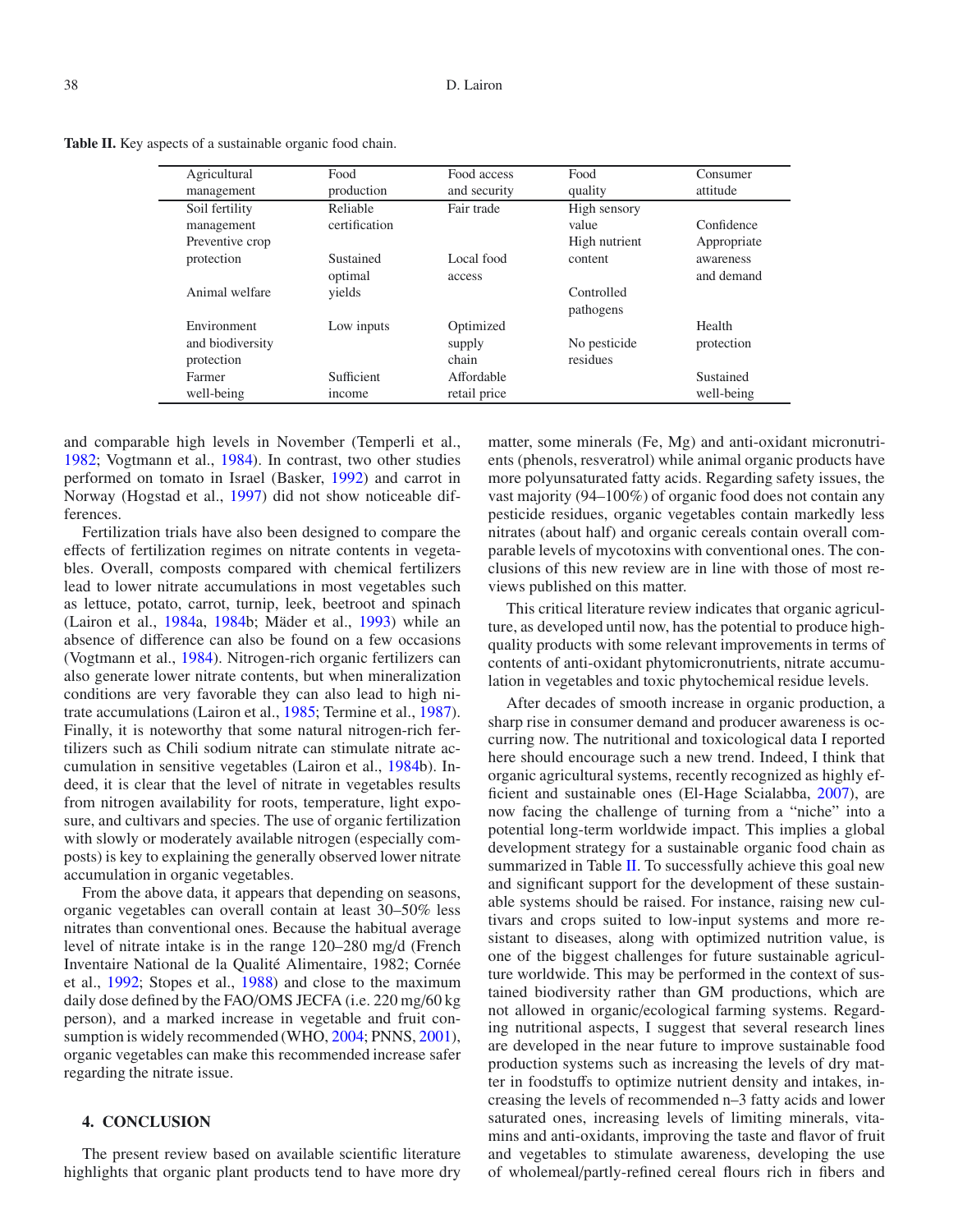nutrients and the sourdough fermentation process for optimized nutritional efficiency, further limiting accumulation of nitrates in vegetables and mycotoxins in cereal products, and improving producers', consumers' and stakeholders' knowledge in the food production-diet-health chain.

#### **REFERENCES**

- AFSSA (2003) Report on Evaluation of the nutritional and sanitary quality of organic foods (Evaluation nutritionnelle et sanitaire des aliments issus de l'agriculture biologique, in French), AFSSA, 164 p. Available on line at http://[www.afssa.fr.](http://www.afssa.fr)
- Alföldi T., Mader P., Niggli U., Spiess E., Dubois D., Besson J.-M. (1996) Quality investigation in the long term DOC trial, Quality of plant products growth with manure fertilisation, Proceeding of the Fourth meeting (Juva Finland, 6–9 July 1996 Darmstadt Germany), Institut for Biodynamic research, pp. 34–43.
- Anselme M., Tangni E.K., Pussemier L., Motte J.C., Van Hove F., Schneider Y.J., Van Peteghem C., Larondelle Y. (2006) Comparison of ochratoxin A and deoxynivalenol in organically and conventionally produced beers sold on the Belgian market, Food Add. Contam. 23, 910–918.
- Basker D. (1992) Comparison of taste quality between organically and conventionally grown fruits and vegetables, Am. J. Alternative Agric. 7, 129–136.
- Baxter G.J., Graham A.B., Lawrence J.R., Wiles D., Paterson J.R. (2001) Salicylic acid in soups prepared from organically and nonorganically grown vegetables, Eur. J. Nutr. 40, 289–292.
- Beretta B., De Domenico R., Gaiaschi A., Ballabio C., Galli C.L., Gigliotti C., Restani P. (2002) Ochratoxin A in cereal-based baby food: occurence and safety evaluation, Food Addit. Contam. 19, 70–75.
- Biffi R., Munari M., Dioguardi L., Ballabio C., Cattaneo A., Galli C.L., Restani P. (2004) Ochratoxin A in conventional and organic cereal derivatives: a survey of the italian market 2001–02, Food Addit. Contam. 21, 586–591.
- Birzele B., Prange A., Kramer J. (2000) Deoxynivalenol and ochratoxin A in german wheat and changes of level in relation to storage parameters, Food Addit. Contam. 17, 1027–1035.
- Bohnel H., Lube K. (2000) Clostridium botulinum and bio-compost. A contribution to the analysis of potential health hazards caused by bio-waste recycling, J. Vet. Med. B 47, 785–795.
- Bourn D., Prescott J. (2002) A comparison of the nutritional value, sensory qualities and food safety of organically and conventionally produced foods, Crit. Rev. Food Sci. Nutr. 42, 1–34.
- Brand K., Mölgaard J.P. (2001) Organic agriculture: does it enhance or reduce the nutritional value of plant foods? J. Sci. Food Agr. 81, 924–931.
- Brandt D.A., Brand T.S., Cruywagen C.W. (2000) The use of crude protein content to predict concentrations of lysine and methionine in grain harvested from selected cultivars of wheat, barley and triticale grown in the western cape region of South Africa, S. Afr. J. Anim. Sci. 30, 22–25.
- Carbonaro M., Matterra M., Nicoli S., Bergamo P., Cappelloni M. (2002) Modulation of antioxydant compounds in organic vs. conventional fruit (peach, Prunus persica L., and pear, Pyrus communis L.), J. Agr. Food Chem. 50, 5458–5462.
- Caris-Veyrat C., Amiot M.J., Tyssandier V., Grasselly D., Buret M., Mikolajczak M., Guilland J.C., Bouteloup-Demange C., Borel P. (2004) Influence of organic versus conventional agricultural practice on the antioxidant microconstituent content of tomatoes and

derived purees; consequences on antioxidant plasma status in humans, J Agr. Food Chem. 52, 6503–6509.

- Castellini C., Mugnai C., Dal Bosco A. (2002) Effect of organic production system on broiler carcass and meat quality, Meat Sci. 60, 219– 225.
- Cornée J., Lairon D., Velema J., Guyader M., Berthezene P. (1992) An estimate of nitrate, nitrite and N-nitrosodimethylamine concnetrations in french food products or food groups, Sci. Alim. 12, 155–197.
- DGAL/COOPAGRI/ESMISAB (2001) Évaluation de l'exposition des consommateurs et produits issus de l'agriculture biologique et de l'agriculture conventionnelle aux résidus de pesticides, métaux lourds, nitrates, nitrites et mycotoxines, Notre Alimentation 37, I-VI.
- DG SANCO (2007) Monitoring of pesticide residues in products of plant origin in European union, Norway, Iceland and Liechtenstein, 2005 Report. http://ec.europa.eu/food/fvo/[specialreports](http://ec.europa.eu/food/fvo/specialreports/pesticide_residues/report_2005_en.pdf)/pesticide\_ residues/[report\\_2005\\_en.pdf.](http://ec.europa.eu/food/fvo/specialreports/pesticide_residues/report_2005_en.pdf)
- Dowe M.J., Jackson E.D., Mori J.G., Bell C.R. (1997) Listeria monocytogenes survival in soil and incidence in agricultural soils, J. Food Prot. 60, 1201–1207.
- Droffner M.L., Brinton W.F. (1995) Survival of E. coli and Salmonella populations in aerobic thermophilic composts as measured with DNA gene probes, Zbl. Hyg. 197, 387–397.
- Echevarria L. (2001) Qualité du lait livré par les élevages agrobiologiques de quatre régions françaises, Renc. Rech. Rum. 8, 95.
- El-Hage Scialabba N. (2007) Organic agriculture and food security, Food and Agriculture Organization of the United Nations, Report of the International conference on organic agriculture and food security, May 3–5, Roma, Italy, 22 p. (available at http://[www.fao.org\)](http://www.fao.org).

FAO, http://[www.fao.org.](http://www.fao.org)

- Ferlay A., Martin B., Pradel P., Coulon J.B., Chilliard Y. (2006) Influence of grass-based diets on milk fatty acid composition and milk lipolytic system in Tarentaise and Montbeliarde cow breeds, J. Dairy Sci. 89, 4026–4041.
- Finesilver T., Johns T., Hill S.B. (1989) Comparison of food quality of organically versus conventionally grown plant foods, a review, Ecological Agriculture Projects, Report, McGill University, Canada.
- Fischer J. (2001) Blé bio : De bonnes variétés boulangères pour la panification française, Perspect. Agric. n◦ 272.
- Fischer A., Richter C. (1986) Influence of organic and mineral fertilizers on yield and quality of potatoes, in: Vogtmann H., Boehnke E., Fricke I. (Eds.), The importance of biological agriculture in a world of diminishing resources (Proceedings of the 5th IFOAM Conference), Verlagsgruppe, witzenhausen, Germany, pp. 236–248.
- Food Standards Agency (2000) Food Standards Agency (UK) view on organic foods, 4 p.
- Frank Hansen L. (1990) Characterization of organic milk, Proceedings of the Ecological Agriculture NJF-seminar 166 – Miljövard.
- French Inventaire National de la Qualité Alimentaire (1982) Ministère de l'Environnement, Neuilly, France, 199 p.
- Ghidini S., Zanardi E., Battaglia A., Varisco G., Ferretti E., Campanini G., Chizzolini R. (2005) Comparison of contaminant and residue levels in organic and conventional milk and meat products from Northern Italy, Food Add. Contam. 22, 9–14.
- Gravert H.O., Pabst K., Ordolff D., Treitel U. (1989) Milcherzeugung in alternativen Landbau, K. Milchw. Forsch. 41, 211–223.
- Grinder-Pedersen L., Rasmussen S.E., Bügel S., Jørgensen L.V., Dragsted L.O., Gundersen V., Sandström B (2003) Effect of diets based on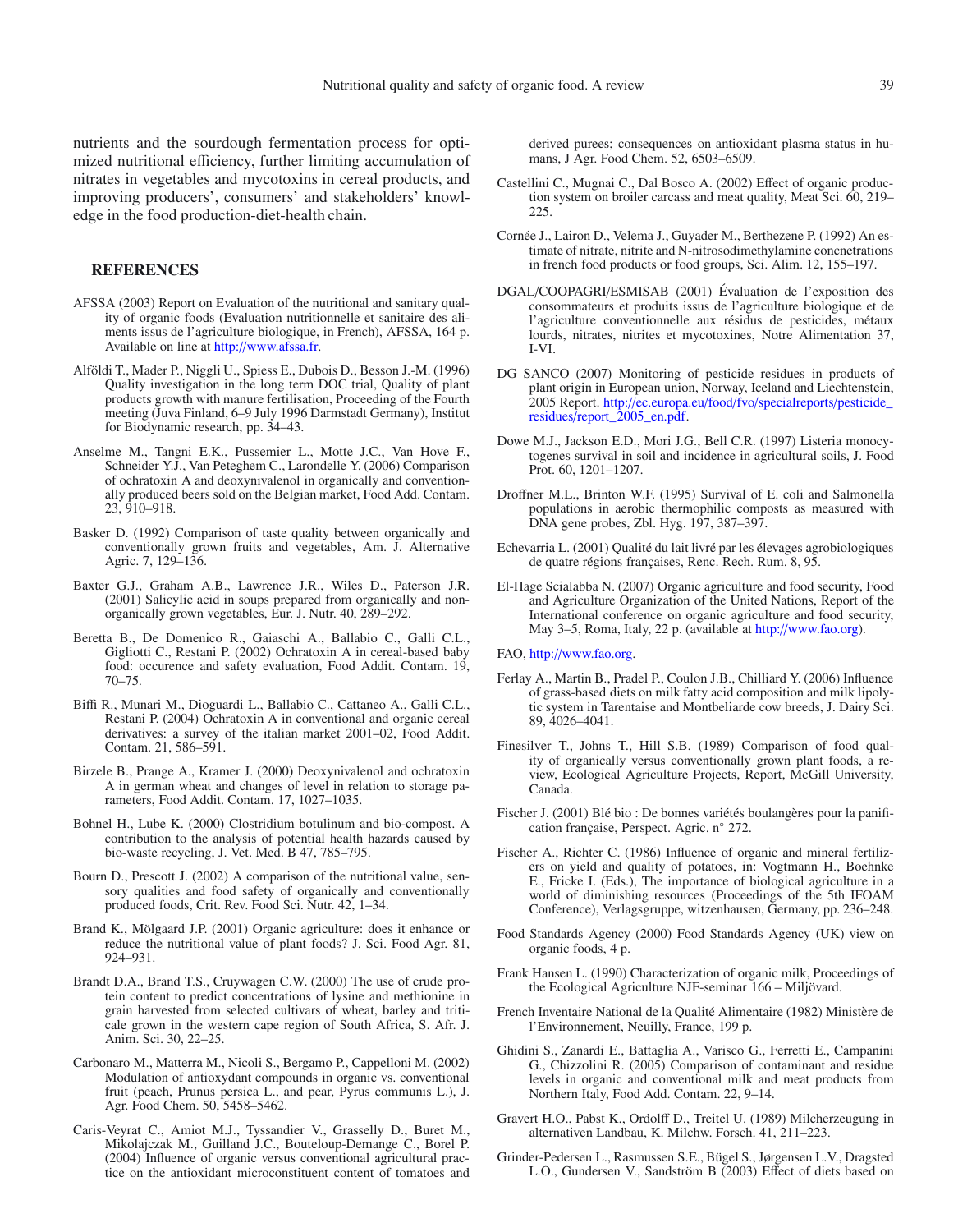foods from conventional versus organic production on intake and excretion of flavonoids and markers of antioxidative defense in humans, J. Agr. Food Chem. 51, 5671–5676.

- Gutierrez F., Arnaud T., Albi M.A. (1999) Influence of ecological cultivation on virgin olive oil quality, JAOCS 76, 617–621.
- Hamouz K., Lachman J., Vokal B., Pivec V. (1999) Influence of environmental conditions and way of cultivation on the polyphenol and ascorbic acid content in potato tubers, Rostlinna Vyroba 45, 293– 298.
- Hansson I., Hamilton C., Ekman T., Forslund K. (2000) Carcass quality in certified organic production compared with conventional livestock production, J. Vet. Med. 47, 111–120.
- Herriott D.E., Hancock D.D., Ebel E.D., Carpenter L.V., Rice D.H., Besser T.E. (1998) Association of herd management factors with colonization of dairy cattle by shiga toxin-positive Escherichia coli 0157, J. Food Protect. 61, 802–807.
- Heuer O.E., Perdersen K., Andersen J.S., Madsen M. (2001) Prevalence and antimicrobial susceptibility of thermophilic Campylobacter in organic and conventional broiler flocks, Lett. Appl. Microbiol. 33, 269–274.
- Hogstad S., Risvik E., Steinsholt K. (1997) Sensory quality and chemical composition of carrots: a multivariate study, Acta Agr. Scand. 47, 253–264.
- Hönikel K.O. (1998) Qualität ökologisch erzeugter Lebensmittel tierischer Herkunft., Dtsch. Tierärzt. Wschr. 105, 327–329.
- Jörgensen K., Rasmussen G., Thorup I. (1996) Ochratoxin A in Danish cereals 1986–92 and daily uptake by Danish population, Food Addit. Contam. 13, 95–104.
- Kolbe H., Meineke S., Zhang W.L (1995) Institute for Plant Nutrition, Germany: Differences in organic and mineral fertilisation on potato tuber yield and chemical composition compared to model calculations, Agribiol. Res. 48, 63–73.
- Kouba M., Enser M., Whittington F.M., Nute G.R., Wood J.D. (2002) Effet d'un regime riche en acide linolénique sur les activités d'enzymes lipogéniques, la composition en acides gras et la qualité de la viande chez le porc en croissance, Neuvièmes Journées des Sciences du Muscle et Technologie de la Viande, 15–16 octobre 2002 - Clermont-Ferrand. http://[www.ofival.fr](http://www.ofival.fr/vpc/9jsmtv/9som.htm)/vpc/9jsmtv/ [9som.htm.](http://www.ofival.fr/vpc/9jsmtv/9som.htm)
- Kuhn F. (1999) Bestimmung von Trichothecenen in Weizen aus verschiedenen Anbausystemen mittels HPLC-MS, Diplomarbeit, Universität Basel, 60 p.
- Lairon D., Lafont H., Léonardi J., Hauton J.C., Ribaud P. (1982) Comparaison de l'intérêt nutritif de légumes produits par l'agriculture conventionnelle ou biologique, Sci. Aliments 2(HS II), 203–205.
- Lairon D., Termine E., Lafont H. (1984a) Valeur nutritionnelle comparée des légumes obtenus par les méthodes de l'agriculture biologique ou de l'agriculture conventionnelle, Cah. Nutr. Diet. 6, 331–339.
- Lairon D., Spitz N., Termine E., Ribaud P., Lafont H., Hauton J.C. (1984b) Effect of organic and mineral nitrogen fertilization on yield and nutritive value of butterhead lettuce, Plant Foods Hum. Nutr. 34, 97–108.
- Lairon D., Termine E., Gauthier S., Lafont H. (1985) Teneurs en nitrates des productions maraîchères obtenues par des méthodes de l'agriculture biologique, Sci. Aliments 5(HS V), 337–343.
- Leclerc J., Miller M.L., Joliet E., Rocquelin G. (1991) Vitamin and mineral contents of carrot and celeriac grown under mineral or organic fertilization, Biol. Agric. Hortic. 7, 339–348.
- Levite D., Adrian M., Tamm L. (2000) Preliminary results of resveratrol in wine of organic and conventional vineyards, Proceedings of the

6th International Congress on organic Viticulture, Basel (Suisse), pp. 256–257.

- Lockeretz W. (1983) Environmentally sound agriculture, Proceedings of the 4th IFOAM International Conference Cambridge, USA, August 18–20, 1982, Praeger, 426 p.
- Lucarini M., Carbonaro M., Nicoli S., Aguzzi A., Cappelloni M., Ruggeri S., Di Lullo G., Gambelli L., Carnovale E. (1999) Endogenous markers for organic versus conventional plant products, Agri-Food Quality II: Quality Management of Fruits and Vegetables, pp. 306– 310.
- Lund P. (1991) Characterization of alternatively produced milk, Milchwissenschaft 46, 166–169.
- Lung A.J., Lin C.M., Kim J.M., Marshall M.R., Nordstedt R., Thompson N.P., Wie C.I. (2001) Destruction of Escherichia Coli O157:H7 and Salmonella Enteritidis in cow manure composting, J. Food Protect. 64, 1309–1314.
- Mäder L., Pfiffner L., Niggli U., Balzer U., Balzer F., Plochberger A., Velimirov A., Boltzmann L., Besson J.M. (1993) Effect of three farming systems (bio-dynamic, bio-organic, conventional) on yield and quality of beetroot (Beta vulgaris L. var. esculenta L.) in a seven year crop rotation, Acta Hort. 339, 11–31.
- Magkos F., Arvaniti F., Zampelas A. (2006) Organic food: buying more safety or just peace of mind? A critical review of the litterature, Crit. Rev. Food Sci. Nutr. 46, 23–56.
- Malmauret L., Parent-Massin D., Hardy J.L., Verger P. (2002) Contaminants in organic and conventional foodstuffs in France, Food Addit. Contam. 19, 524–532.
- Martin B., Ferlay A., Pradel P., Rock E., Grolier P., Dupont D., Gruffat D., Besle J.M., Ballot N., Chilliard Y., Coulon J.B. (2002) Variabilité de la teneur des laits en constituants d'intérêt nutritionnel selon la nature des fourrages consommés par les vaches laitières, Actes des 9es Renc. Rech. Rum. 9, 347–350.
- Miller D.S., Dema I.S. (1958) Nutritive value of wheat from the Rothamsted Broadbalk field, Proc. Nutr. Soc. 17, xliv-xlv.
- Mitchell A.E., Hong Y.J., Koh E., Barrett D.M., Bryant D.E., Denison R.F., Kaffka S. (2007) Ten-year comparison of the influence of organic and conventional crop management practices on the content of flavonoids in tomatoes, J. Agr. Food Chem. 55, 6154–9.
- Moore V.K., Zabik M.E., Zabick M.J. (2000) Evaluation of conventional and "organic" baby food brands for eight organochlorine and five botanical pesticides, Food Chem. 71, 443–447.
- Morel R., Lasnier T., Bourgeois S. (1984) Les essais de fertilisation de longue durée de la station agronomique de Grignon, Ed. Inra, Paris, 335 p.
- Niggli U., Leifert C., Aföldi C., Lück L., Willer H. (2007) Proceedings of the 3rd International Congress of the European integrated project Quality Low Imput Food (QLIF), University of Hohenheim, March 20–23, 2007, http://[www.qlif.org.](http://www.qlif.org)
- Nuernberg K., Nuernberg G., Ender K., Lorenz S., Winkler K., Rickert R., Steinhart H. (2002) N-3 fatty acid and conjugated linoleic acids of longissimus muscle in beef cattle, Eur. J. Lip. Sci. Technol. 104, 463–471.
- Olsson M.E., Andersson C.S., Oredsson S., Berglund R.H., Gustavsson K.E. (2006) Antioxidant levels and inhibition of cancer cell proliferation in vitro by extracts from organically and conventionally cultivated strawberries, J. Agr. Food Chem. 54, 1248–1255.
- Parent-Massin D., Conan J.C., Langler C., Leveque J.M., Thisse M. (2002) Analysis of mycotoxin levels in bread, biscuits, muesli, apple juice and apple marmelade prepared from organic raw materials, Toxicol. Lett. 135, 107.
- Pastsshenko V., Matthes H.D., Hein T., Holzer Z. (2000) Impact of cattle grazing on meat fatty acid composition in relation to human